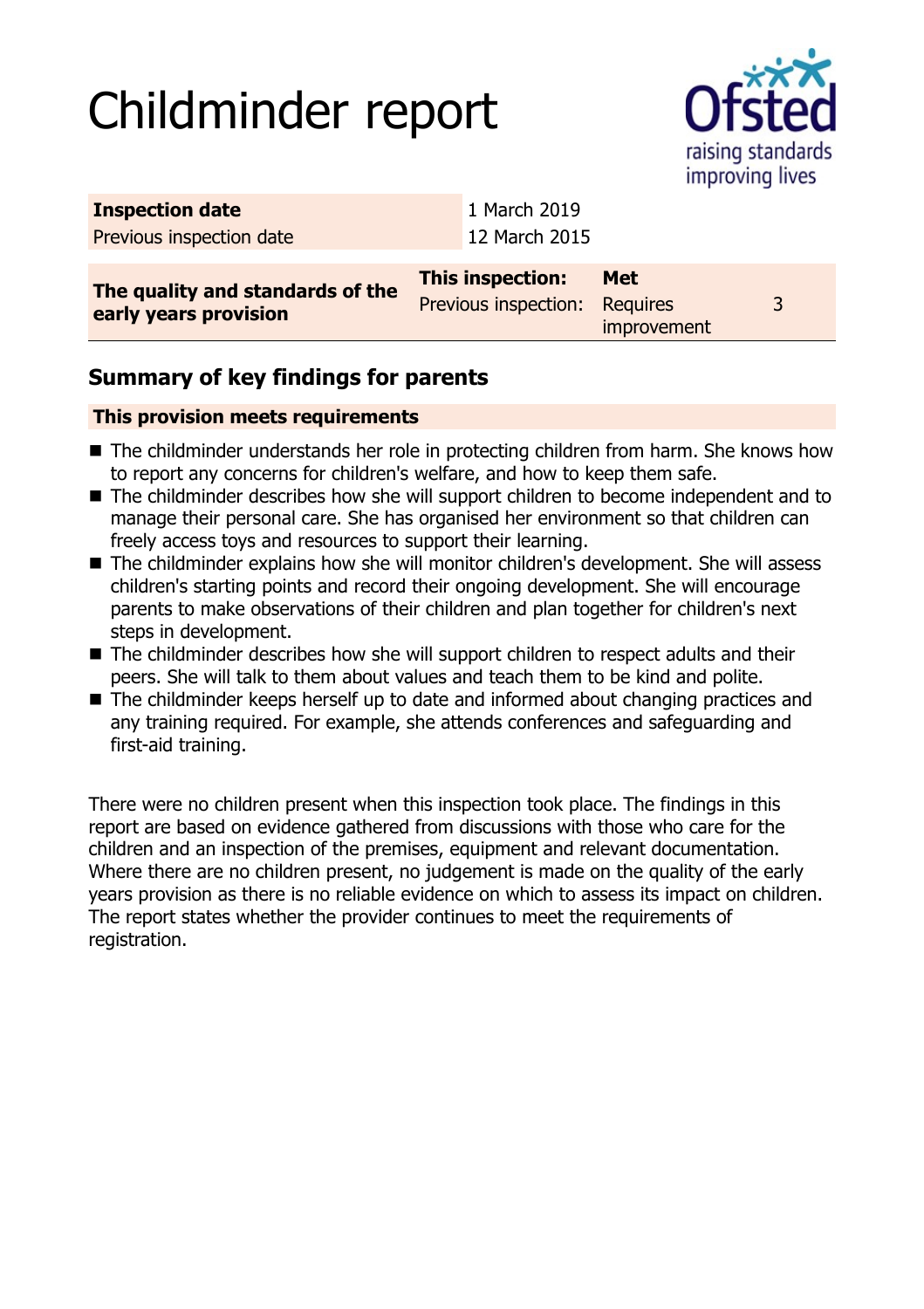#### **Inspection activities**

- $\blacksquare$  The inspector discussed with the childminder her knowledge and understanding of the learning and development requirements of early years.
- The childminder discussed with the childminder how she intends to assess children's development and plan and provide activities to support their future learning.
- The inspector reviewed documentation, including the childminder's safeguarding policy and procedures, paediatric first-aid certificate and attendance records.
- The inspector discussed with the childminder her knowledge of how to keep children safe from harm and protect their welfare.

**Inspector** Ruth George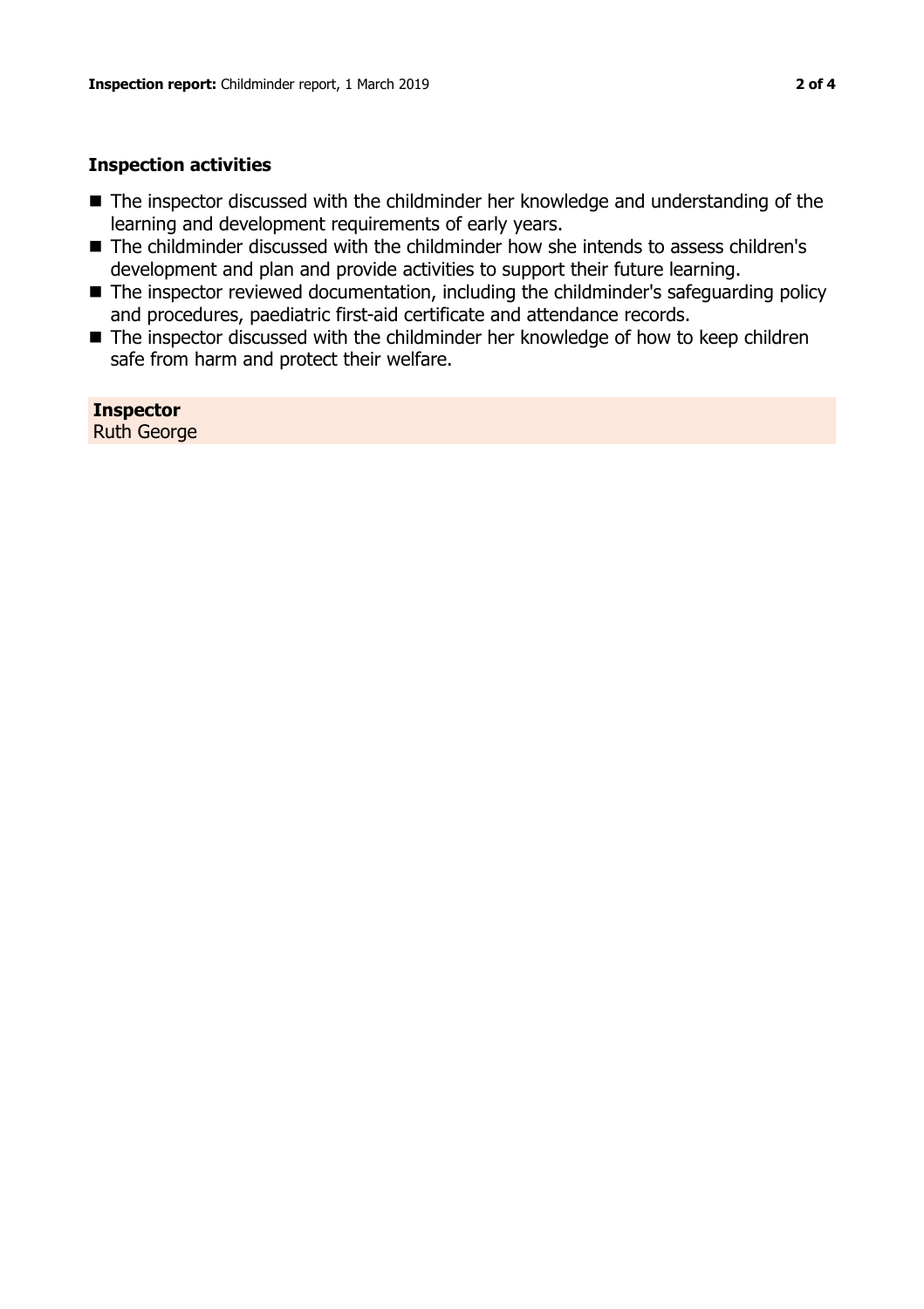### **Setting details**

| Unique reference number       | EY308409                                                                             |
|-------------------------------|--------------------------------------------------------------------------------------|
| <b>Local authority</b>        | Wandsworth                                                                           |
| <b>Inspection number</b>      | 10085509                                                                             |
| <b>Type of provision</b>      | Childminder                                                                          |
| <b>Registers</b>              | Early Years Register, Compulsory Childcare<br>Register, Voluntary Childcare Register |
| Day care type                 | Childminder                                                                          |
| Age range of children         | $4 - 4$                                                                              |
| <b>Total number of places</b> | 18                                                                                   |
| Number of children on roll    | $\overline{2}$                                                                       |
| Date of previous inspection   | 12 March 2015                                                                        |

The childminder registered in 2005. She lives in the London Borough of Wandsworth. The childminder operates Monday to Friday from 7am to 7pm each day. She works with a cochildminder and assistants.

This inspection was carried out by Ofsted under sections 49 and 50 of the Childcare Act 2006 on the quality and standards of provision that is registered on the Early Years Register. The registered person must ensure that this provision complies with the statutory framework for children's learning, development and care, known as the early years foundation stage.

Any complaints about the inspection or the report should be made following the procedures set out in the guidance Complaints procedure: raising concerns and making complaints about Ofsted, which is available from Ofsted's website: www.ofsted.gov.uk. If you would like Ofsted to send you a copy of the guidance, please telephone 0300 123 4234, or email [enquiries@ofsted.gov.uk.](mailto:enquiries@ofsted.gov.uk)